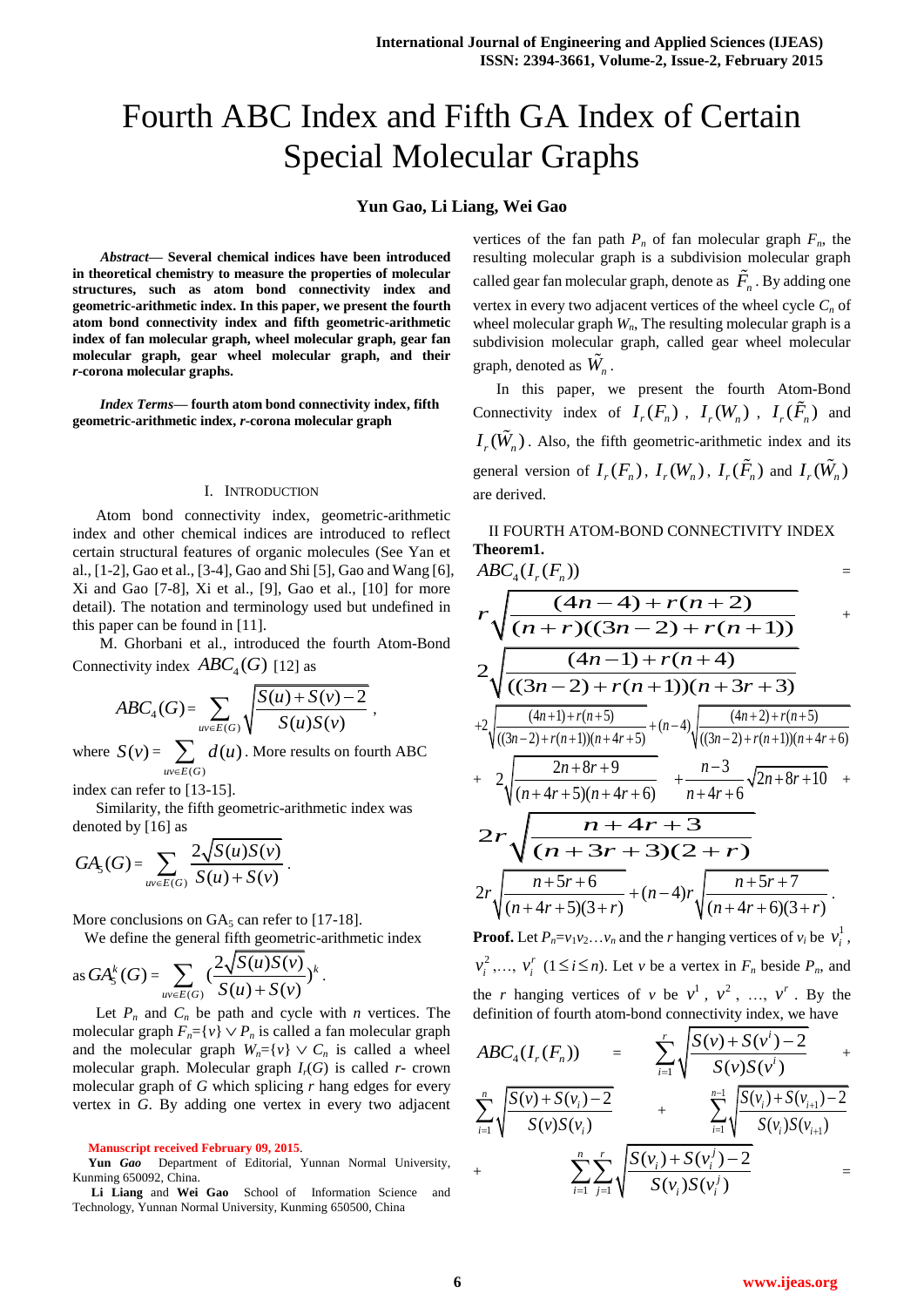$$
r\sqrt{\frac{(4n-4)+r(n+2)}{(n+r)((3n-2)+r(n+1))}}
$$
  
\n
$$
(2\sqrt{\frac{(4n-1)+r(n+4)}{((3n-2)+r(n+1))(n+3r+3)}}
$$
  
\n
$$
+2\sqrt{\frac{(4n+1)+r(n+5)}{((3n-2)+r(n+1))(n+4r+5)}}
$$
  
\n
$$
+(n-4)\sqrt{\frac{(4n+2)+r(n+5)}{((3n-2)+r(n+1))(n+4r+6)}}
$$
  
\n
$$
(2\sqrt{\frac{2n+8r+9}{(n+4r+5)(n+4r+6)}+(n-3)\sqrt{\frac{2n+8r+10}{(n+4r+6)(n+4r+6)}}}
$$
  
\n
$$
+ \frac{2r\sqrt{\frac{n+5r+6}{(n+4r+5)(3+r)}}+(n-4)\sqrt{\frac{n+5r+7}{(n+4r+6)(3+r)}}
$$
  
\n
$$
= \frac{2r\sqrt{\frac{n+5r+6}{(n+4r+5)(3+r)}}+(n-4)r\sqrt{\frac{n+5r+7}{(n+4r+6)(3+r)}}}
$$

**Corollary1**.

$$
ABC_{4}(F_{n}) = 2\sqrt{\frac{4n-1}{(3n-2)(n+3)}}
$$
  
+2\sqrt{\frac{4n+1}{(3n-2)(n+5)}} + (n-4)\sqrt{\frac{4n+2}{(3n-2)(n+6)}} +  
2\sqrt{\frac{2n+9}{(n+5)(n+6)}} + \frac{n-3}{n+6}\sqrt{2n+10}.

**Theorem 2.**

$$
ABC_{4}(I_{r}(W_{n})) = r\sqrt{\frac{r(n+2)+4n-2}{(r(n+1)+3n)(n+r)}} +
$$
  

$$
n\sqrt{\frac{r(n+5)+4n+4}{(r(n+1)+3n)(n+4r+6)}} +
$$
  

$$
\frac{n}{n+4r+6}\sqrt{2n+8r+10} + nr\sqrt{\frac{n+5r+7}{(n+4r+6)(r+3)}}.
$$

**Proof.** Let  $C_n = v_1 v_2 \dots v_n$  and  $v_i^1$  $v_i^1, v_i^2$  $v_i^2$ ,...,  $v_i^r$  $v_i^r$  be the *r* hanging vertices of  $v_i$  ( $1 \le i \le n$ ). Let *v* be a vertex in  $W_n$  beside  $C_n$ , and  $v^1$ ,  $v^2$ , ...,  $v^r$  be the *r* hanging vertices of *v*. According to the definition of fourth atom-bond connectivity index, we get

$$
ABC_{4}(I_{r}(W_{n})) = \sum_{i=1}^{r} \sqrt{\frac{S(v) + S(v^{i}) - 2}{S(v)S(v^{i})}} + \sum_{i=1}^{n} \sqrt{\frac{S(v) + S(v_{i}) - 2}{S(v)S(v^{i})}} + \sum_{i=1}^{n} \sqrt{\frac{S(v_{i}) + S(v_{i+1}) - 2}{S(v_{i})S(v_{i+1})}} + \sum_{i=1}^{n} \sum_{j=1}^{r} \sqrt{\frac{S(v_{i}) + S(v^{j}_{j}) - 2}{S(v_{i})S(v^{j})}} - \sum_{i=1}^{n} \sqrt{\frac{S(v_{i}) + S(v^{j}_{i}) - 2}{S(v_{i})S(v^{j})}} + \sum_{i=1}^{n} \sqrt{\frac{r(n+2) + 4n - 2}{(r(n+1) + 3n)(n + r)}} + \sum_{i=1}^{n} \sqrt{\frac{r(n+2) + 4n - 2}{(r(n+1) + 3n)(n + r)}} + \sum_{i=1}^{n} \sqrt{\frac{r(n+2) + 4n - 2}{(r(n+1) + 3n)(n + r)}} + \sum_{i=1}^{n} \sqrt{\frac{r(n+2) + 4n - 2}{(r(n+1) + 3n)(n + r)}} + \sum_{i=1}^{n} \sqrt{\frac{r(n+2) + 4n - 2}{(r(n+1) + 3n)(n + r)}} + \sum_{i=1}^{n} \sqrt{\frac{r(n+2) + 4n - 2}{(r(n+1) + 3n)(n + r)}} + \sum_{i=1}^{n} \sqrt{\frac{r(n+1) + 3n}{(r(n+1) + 3n)(n + r)}} + \sum_{i=1}^{n} \sqrt{\frac{r(n+1) + 3n}{(r(n+1) + 3n)(n + r)}} + \sum_{i=1}^{n} \sqrt{\frac{r(n+2) + 4n - 2}{(r(n+1) + 3n)(n + r)}} + \sum_{i=1}^{n} \sqrt{\frac{r(n+2) + 4n - 2}{(r(n+1) + 3n)(n + r)}} + \sum_{i=1}^{n} \sqrt{\frac{r(n+2) + 3n - 2}{(r(n+1) + 3n)(n + r)}} + \sum_{i=1}^{n} \sqrt{\frac{r(n+2) + 3n - 2}{(r(n+1) + 3n)(n + r)}} + \sum_{i
$$

$$
n \sqrt{\frac{r(n+5) + 4n + 4}{(r(n+1) + 3n)(n + 4r + 6)}} +
$$
  

$$
n \sqrt{\frac{2n + 8r + 10}{(n + 4r + 6)(n + 4r + 6)}} + nr \sqrt{\frac{n + 5r + 7}{(n + 4r + 6)(r + 3)}}
$$
  
Corollary2.

.

+

+

+

$$
ABC_{4}(W_{n}) = n \sqrt{\frac{4n+4}{3n(n+6)}} + \frac{n}{n+6} \sqrt{2n+10}
$$
\n
$$
ABC_{4}(I_{r}(\tilde{F}_{n})) = r \sqrt{\frac{(4n-4) + r(n+2)}{(n+r)((3n-2) + r(n+1))}}
$$
\n
$$
2 \sqrt{\frac{(4n-2) + r(n+4)}{((3n-2) + r(n+1))(n+3r+2)}}
$$
\n
$$
+(n-2) \sqrt{\frac{4n+r(n+5)}{((3n-2) + r(n+1))(n+4r+4)}}
$$
\n
$$
2r \sqrt{\frac{n+4r+2}{(n+3r+2)(2+r)}} + (n-2)r \sqrt{\frac{n+5r+5}{(n+4r+4)(r+3)}}
$$

$$
\sqrt{(n+3r+2)(2+r)} \sqrt{(n+4r+4)(r+3)}
$$
  
\n
$$
2\sqrt{\frac{n+6r+5}{(n+3r+2)(3r+5)}}
$$
  
\n+2(n-3) $\sqrt{\frac{n+7r+8}{(n+4r+4)(3r+6)}}+2\sqrt{\frac{n+7r+7}{(n+4r+4)(3r+5)}}$ 

+2r 
$$
\sqrt{(3r+5)(r+2)}
$$
 +  $(n-2)r \sqrt{(3r+6)(r+2)}$ .  
\n**Proof.** Let  $P_n=v_1v_2...v_n$  and  $v_{i,i+1}$  be the adding vertex  
\nbetween  $v_i$  and  $v_{i+1}$ . Let  $v_i^1$ ,  $v_i^2$ , ...,  $v_i^r$  be the r hanging  
\nvertices of  $v_i$  ( $1 \le i \le n$ ). Let  $v_{i,i+1}^1$ ,  $v_{i,i+1}^2$ , ...,  $v_{i,i+1}^r$  be the r  
\nhanging vertices of  $v_{i,i+1}$  ( $1 \le i \le n-1$ ). Let v be a vertex in  $F_n$   
\nbeside  $P_n$ , and the r hanging vertices of v be  $v^1$ ,  $v^2$ , ...,  $v^r$ .  
\nBy virtue of the definition of fourth atom-bond connectivity  
\nindex, we obtain

$$
ABC_{4}(I_{r}(\tilde{F}_{n})) = \sum_{i=1}^{r} \sqrt{\frac{S(v) + S(v^{i}) - 2}{S(v)S(v^{i})}} + \sum_{i=1}^{n} \sqrt{\frac{S(v) + S(v^{i}) - 2}{S(v)S(v^{i})}} + \sum_{i=1}^{n} \sqrt{\frac{S(v_{i}) + S(v^{i}) - 2}{S(v_{i})S(v^{i})}} + \sum_{i=1}^{n-1} \sqrt{\frac{S(v_{i}) + S(v_{i,i+1}) - 2}{S(v_{i})S(v_{i+1})}} + \sum_{i=1}^{n-1} \sqrt{\frac{S(v_{i,i+1}) + S(v_{i+1}) - 2}{S(v_{i,i+1})S(v_{i+1})}} + \sum_{i=1}^{n-1} \sum_{j=1}^{r} \sqrt{\frac{S(v_{i,i+1}) + S(v^{j}_{i,i+1}) - 2}{S(v_{i,i+1})S(v^{j}_{i,i+1})}}
$$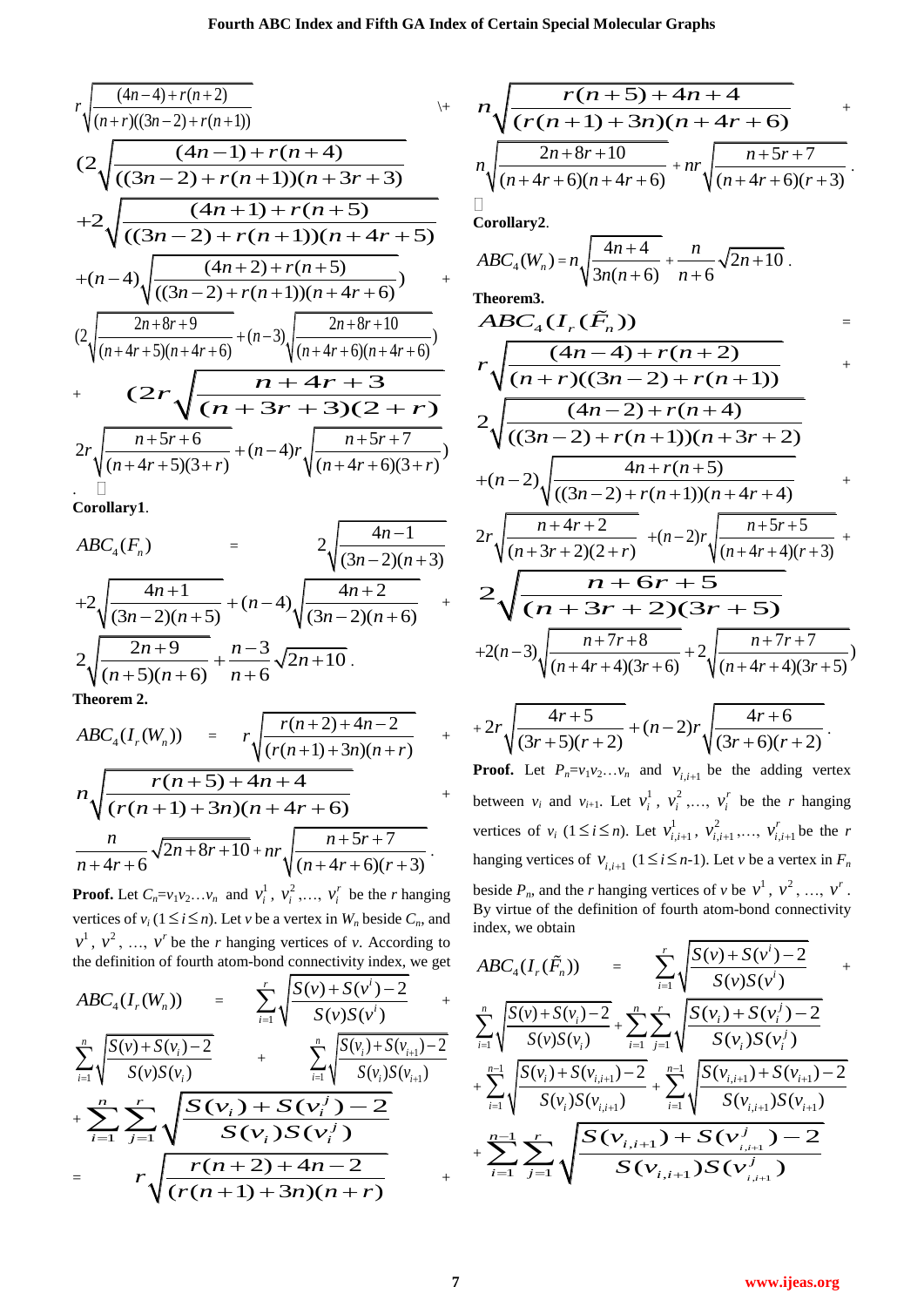**International Journal of Engineering and Applied Sciences (IJEAS) ISSN: 2394-3661, Volume-2, Issue-2, February 2015** 

$$
= r \sqrt{\frac{(4n-4) + r(n+2)}{(n+r)((3n-2) + r(n+1))}}
$$
  
\n
$$
(2 \sqrt{\frac{(4n-2) + r(n+1)}{((3n-2) + r(n+1))(n+3r+2)}}
$$
  
\n
$$
+(n-2) \sqrt{\frac{4n+r(n+5)}{((3n-2) + r(n+1))(n+4r+4)}}
$$
  
\n
$$
(2r \sqrt{\frac{n+4r+2}{(n+3r+2)(2+r)}} + (n-2)r \sqrt{\frac{n+5r+5}{(n+4r+4)(r+3)}}
$$
  
\n
$$
\sqrt{\frac{n+6r+5}{(n+3r+2)(3r+5)}}
$$
  
\n
$$
+(n-3) \sqrt{\frac{n+7r+8}{(n+4r+4)(3r+6)}} + \sqrt{\frac{n+7r+7}{(n+4r+4)(3r+5)}}
$$
  
\n+
$$
\sqrt{\frac{n+6r+5}{(n+3r+2)(3r+5)}}
$$
  
\n
$$
+(n-3) \sqrt{\frac{n+7r+8}{(n+4r+4)(3r+6)}} + \sqrt{\frac{n+7r+7}{(n+4r+4)(3r+5)}}
$$
  
\n
$$
(2r \sqrt{\frac{4r+5}{(3r+5)(r+2)}} + (n-2)r \sqrt{\frac{4r+6}{(3r+6)(r+2)}})
$$

**Corollary3.** 

$$
ABC_{4}(\tilde{F}_{n}) = 2\sqrt{\frac{4n-2}{(3n-2)(n+2)}}
$$
  
+ $(n-2)\sqrt{\frac{4n}{(3n-2)(n+4)}} + 2\sqrt{\frac{n+5}{5(n+2)}}$   
+ $2(n-3)\sqrt{\frac{n+8}{6(n+4)}} + 2\sqrt{\frac{n+7}{5(n+4)}}$ .

**Theorem4.** 

$$
ABC_{4}(I_{r}(\tilde{W}_{n})) = r\sqrt{\frac{r(n+2)+4n-2}{(r(n+1)+3n)(n+r)}} +
$$
  
\n
$$
n\sqrt{\frac{r(n+5)+4n+4}{(r(n+1)+3n)(n+4r+6)}} +
$$
  
\n
$$
nr\sqrt{\frac{n+5r+7}{(n+4r+6)(r+3)}} + 2n\sqrt{\frac{n+7r+10}{(n+4r+6)(3r+6)}} +
$$
  
\n
$$
nr\sqrt{\frac{4r+6}{(3r+6)(r+2)}}.
$$

**Proof.** Let  $C_n = v_1 v_2 \dots v_n$  and  $v$  be a vertex in  $W_n$  beside  $C_n$ ,  $v_{i,i+1}$  De the adding vertex between  $v_i$  and  $v_{i+1}$ . Let  $v^1$ ,  $v^2$ , ...,  $v^r$  be the *r* hanging vertices of *v* and  $v_i^1$  $v_i^1$ ,  $v_i^2$  $v_i^2$ ,...,  $v_i^r$  $v_i^r$  be the *r* hanging vertices of  $v_i$  ( $1 \le i \le n$ ). Let  $v_{n,n+1} = v_{1,n}$  and  $v_{i,i+1}^1$ ,  $v_{i,i+1}^2$ , ...,  $v_{i,i+1}^r$  $v_{i,i+1}^r$  be the *r* hanging vertices of  $v_{i,i+1}$  $(1 \le i \le n)$ . In view of the definition of fourth atom-bond connectivity index, we deduce

$$
ABC_{4}(I_{r}(\tilde{W}_{n})) = \sum_{i=1}^{r} \sqrt{\frac{S(v) + S(v^{i}) - 2}{S(v)S(v^{i})}} + \sum_{i=1}^{n} \sqrt{\frac{S(v_{i}) + S(v^{i}) - 2}{S(v)S(v_{i})}} + \sum_{i=1}^{n} \sqrt{\frac{S(v_{i}) + S(v^{i}) - 2}{S(v_{i})S(v^{i})}} + \sum_{i=1}^{n} \sqrt{\frac{S(v_{i}) + S(v_{i}) - 2}{S(v_{i})S(v^{i})}} + \sum_{i=1}^{n} \sqrt{\frac{S(v_{i,i+1}) + S(v_{i+1}) - 2}{S(v_{i,i+1})S(v_{i+1})}} + \sum_{i=1}^{n} \sum_{j=1}^{r} \sqrt{\frac{S(v_{i,i+1}) + S(v^{j}_{i,i+1}) - 2}{S(v_{i,i+1})S(v^{j}_{i})}} + \sum_{i=1}^{n} \sqrt{\frac{r(n+2) + 4n - 2}{r(n+1) + 3n(n+1) + 3n(n+1) + 3n(n+1) + 3n(n+2) + 3n(n+4) + 3n(n+4) + 3n(n+4) + 3n(n+4) + 3n(n+4) + 3n(n+4) + 3n(n+4) + 3n(n+4) + 3n(n+4) + 3n(n+4) + 3n(n+4) + 3n(n+4) + 3n(n+4) + 3n(n+4) + 3n(n+4) + 3n(n+4) + 3n(n+4) + 3n(n+4) + 3n(n+4) + 3n(n+4) + 3n(n+4) + 3n(n+4) + 3n(n+4) + 3n(n+4) + 3n(n+4) + 3n(n+4) + 3n(n+4) + 3n(n+4) + 3n(n+4) + 3n(n+4) + 3n(n+4) + 3n(n+4) + 3n(n+4) + 3n(n+4) + 3n(n+4) + 3n(n+4) + 3n(n+4) + 3n(n+4) + 3n(n+4) + 3n(n+4) + 3n(n+4) + 3n(n+4) + 3n(n+4) + 3n(n+4) + 3n(n+4) + 3n(n+4) + 3n(n+4) + 3n(n+4) + 3n(n+4) + 3n(n+
$$

III GENERAL FIFTH GEOMETRIC-ARITHMETIC INDEX

**T**he terminologies for these special molecular graphs similar as Theorem 1- Theorem 4. **Theorem5.**

$$
GA_{5}^{k}(I_{r}(F_{n})) =
$$
\n
$$
r\left(\frac{2\sqrt{(n+r)((3n-2)+r(n+1))}}{(4n-2)+r(n+2)})^{k} + \frac{(4n-2)+r(n+1)(n+3r+3)}{(4n+1)+r(n+4)})^{k}
$$
\n
$$
+2\left(\frac{2\sqrt{((3n-2)+r(n+1))(n+4r+5)}}{(4n+3)+r(n+5)})^{k} + (n-4)\left(\frac{2\sqrt{((3n-2)+r(n+1))(n+4r+6)}}{(4n+4)+r(n+5)})^{k} + \frac{2\left(\frac{2\sqrt{(n+4r+5)(n+4r+6)}}{(2n+8r+11})\right)^{k} + (n-3)\left(\frac{2\sqrt{(n+4r+6)(n+4r+6)}}{2n+8r+12}\right)^{k}}{n+4r+5}
$$
\n+
$$
2r\left(\frac{2\sqrt{(n+3r+3)(2+r)}}{n+4r+5}\right)^{k} + (n-4)r\left(\frac{2\sqrt{(n+4r+6)(3+r)}}{n+5r+9}\right)^{k}
$$

**Proof.** By the definition of general fifth geometric-arithmetic index, we have

.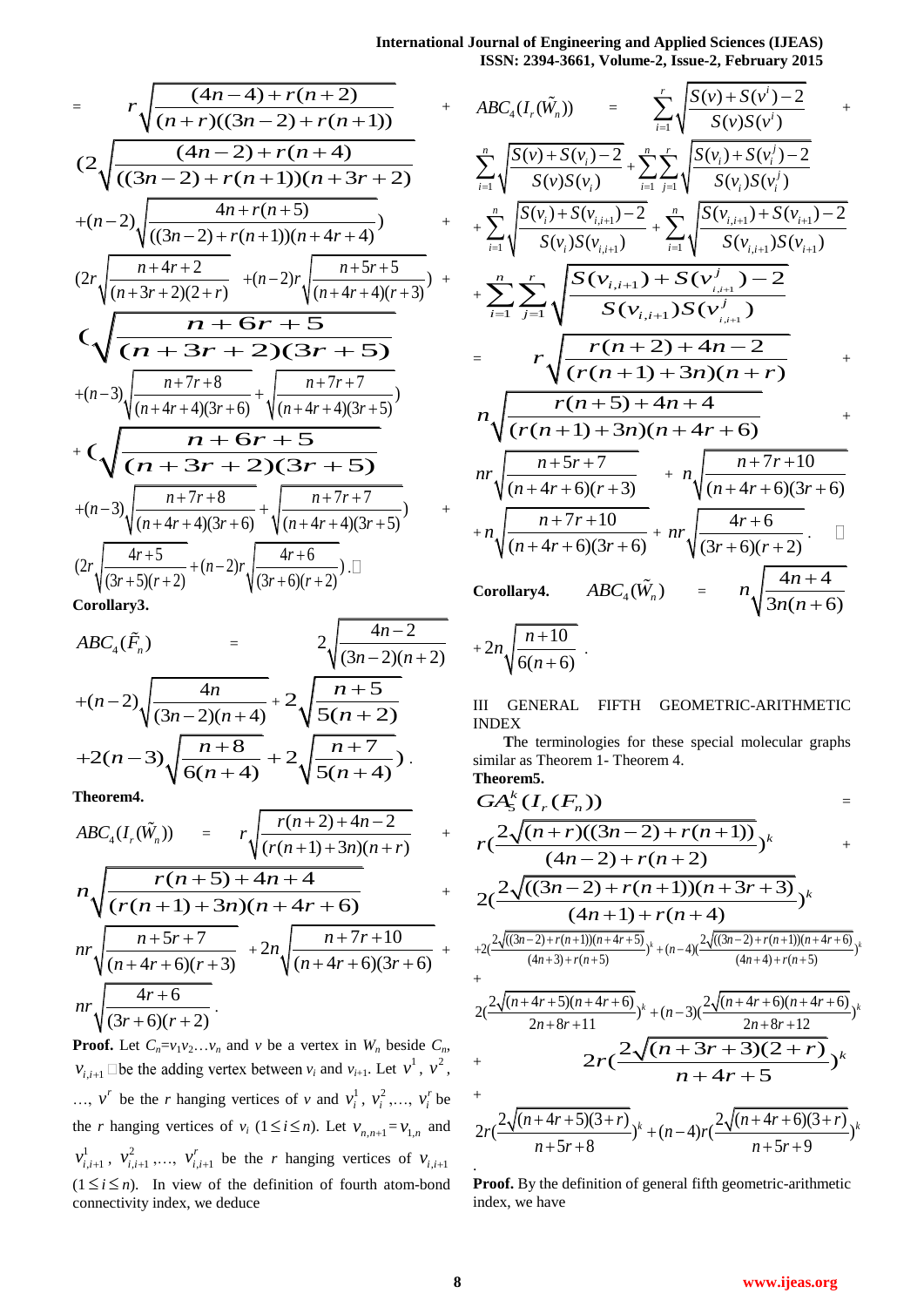$$
GA_{S}^{k}(f, (F_{n})) = \sum_{r=1}^{r} \frac{c^{2}\sqrt{S(r)S(r^{j})}}{s^{2}(r^{2})(s^{2}+S(r^{2}))^{k}} + \sum_{r=1}^{r} \frac{c^{2}\sqrt{(r(n+1)+3n)(n+r)}}{s^{2}(r^{2}(r^{2}+4r+6)} + \sum_{r=1}^{r} \frac{c^{2}\sqrt{S(r)S(r^{2})}}{s^{2}(r^{2}+S(r^{2})})^{k}} + \frac{n(c^{2}\sqrt{(r(n+1)+3n)(n+4+r)} - \sum_{r=1}^{r} \frac{c^{2}\sqrt{S(r)S(r^{2})}}{s^{2}(r^{2}+S(r^{2})})^{k}} + \frac{n(c^{2}\sqrt{(r(n+1)+3n)(n+4+r)} - \sum_{r=1}^{r} \frac{c^{2}\sqrt{S(r)S(r^{2})}}{s^{2}(r^{2}+S(r^{2})})^{k}} + \frac{n(c^{2}\sqrt{(r+4r+6)(n+4r+6)})^{k}}{r^{2}(r+4r+6)(n+4r+6)})^{k}} + \frac{n(c^{2}\sqrt{(n+4r+6)(n+4r+6)})^{k}}{r^{2}(r+4r+6)(n+4r+6)})^{k}} + \frac{n(c^{2}\sqrt{(n+4r+6)(n+4r+6)})^{k}}{r^{2}(r^{2}(r^{2}+8r+10))^{k}} + \frac{n(c^{2}\sqrt{(n+4r+6)(n+4r+6)})^{k}}{r^{2}(r^{2}+8r+12)})^{k}} + \frac{n(c^{2}\sqrt{(n+4r+6)(n+4r+6)})^{k}}{s^{2}(r^{2}+8r+12)})^{k}} + \frac{n(c^{2}\sqrt{(n+4r+6)(n+4r+6)})^{k}}{s^{2}(r^{2}+8r+12)})^{k}} + \frac{n(c^{2}\sqrt{(n+4r+6)(n+4r+6)})^{k}}{s^{2}(r^{2}+8r+12)})^{k}} + \frac{n(c^{2}\sqrt{(n+4r+6)(n+4r+6)})^{k}}{s^{2}(r^{2}+8r+12)})^{k}} + \frac{n(c^{2}\sqrt{(n+4r+6)(n+4r+6)})^{k}}{s^{2}(r^{2}+8r+12)})^{k}} + \frac{n(c^{2}\sqrt{(n+4r+6)(n+4r+6)})^{k}}{s
$$

**Proof.** By the definition of general fifth geometric-arithmetic index, we have

$$
GA_{5}^{k}(I_{r}(W_{n})) = \sum_{i=1}^{r} \left(\frac{2\sqrt{S(v)S(v^{i})}}{S(v) + S(v^{i})}\right)^{k} + \sum_{i=1}^{n} \left(\frac{2\sqrt{S(v)S(v_{i})}}{S(v) + S(v_{i})}\right)^{k} + \sum_{i=1}^{n} \left(\frac{2\sqrt{S(v_{i})S(v_{i+1})}}{S(v_{i}) + S(v_{i+1})}\right)^{k} + \sum_{i=1}^{n} \sum_{j=1}^{r} \left(\frac{2\sqrt{S(v_{i})S(v_{i}^{j})}}{S(v_{i}) + S(v_{i}^{j})}\right)^{k}
$$

$$
= r\left(\frac{2\sqrt{(r(n+1)+3n)(n+r)}}{r(n+2)+4n}\right)^{k} + n\left(\frac{2\sqrt{(r(n+1)+3n)(n+4r+6)}}{r(n+5)+4n+6}\right)^{k} + n\left(\frac{2\sqrt{(n+4r+6)(n+4r+6)}}{2n+8r+12}\right)^{k} + nr\left(\frac{2\sqrt{(n+4r+6)(r+3)}}{n+5r+9}\right)^{k} + n\left(\frac{2\sqrt{(n+4r+6)(r+3)}}{n+5r+9}\right)^{k}
$$

Corollary 6. 
$$
GA_5^k(W_n) = n\left(\frac{2\sqrt{3n(n+6)}}{4n+6}\right)^k + n
$$
.  
\nTheorem 7.  $GA_5^k(I_r(\tilde{F}_n)) = r\left(\frac{2\sqrt{(n+r)((3n-2)+r(n+1))}}{(4n-2)+r(n+2)}\right)^k + \frac{(4n-2)+r(n+1)(n+3r+2)}{(4n+r(n+4)} + (n-2)\left(\frac{2\sqrt{((3n-2)+r(n+1))(n+4r+4)}}{(4n+2)+r(n+5)}\right)^k + (n-2)\left(\frac{2\sqrt{(n+3r+2)(2+r)}}{n+4r+4}\right)^k + (n-2)r\left(\frac{2\sqrt{(n+4r+4)(r+3)}}{n+5r+7}\right)^k + (n-2)r\left(\frac{2\sqrt{(n+4r+4)(3r+6)}}{n+5r+7}\right)^k + (n-3)\left(\frac{2\sqrt{(n+4r+4)(3r+6)}}{n+7r+10}\right)^k + \left(\frac{2\sqrt{(n+4r+4)(3r+5)}}{n+6r+7}\right)^k + (n-3)\left(\frac{2\sqrt{(n+4r+4)(3r+5)}}{n+6r+7}\right)^k + (n-3)\left(\frac{2\sqrt{(n+4r+4)(3r+5)}}{n+7r+10}\right)^k + \left(\frac{2\sqrt{(n+4r+4)(3r+5)}}{n+7r+9}\right)^k + (n-2)r\left(\frac{2\sqrt{(3r+6)(r+2)}}{4r+7}\right)^k + (n-2)r\left(\frac{2\sqrt{(3r+6)(r+2)}}{4r+8}\right)^k$ .  
\nProof. By virtue of the definition of general fifth

geometric-arithmetic index, we get

$$
GA_{5}^{k}(I_{r}(\tilde{F}_{n})) = \sum_{i=1}^{r} \left(\frac{2\sqrt{S(v)S(v^{i})}}{S(v) + S(v^{i})}\right)^{k} + \sum_{i=1}^{n} \left(\frac{2\sqrt{S(v)S(v_{i})}}{S(v) + S(v_{i})}\right)^{k} + \sum_{i=1}^{n} \sum_{j=1}^{r} \left(\frac{2\sqrt{S(v_{i})S(v^{j})}}{S(v_{i}) + S(v^{j}_{i})}\right)^{k} + \sum_{i=1}^{n} \left(\frac{2\sqrt{S(v_{i})S(v^{j})}}{S(v) + S(v^{j}_{i})}\right)^{k}
$$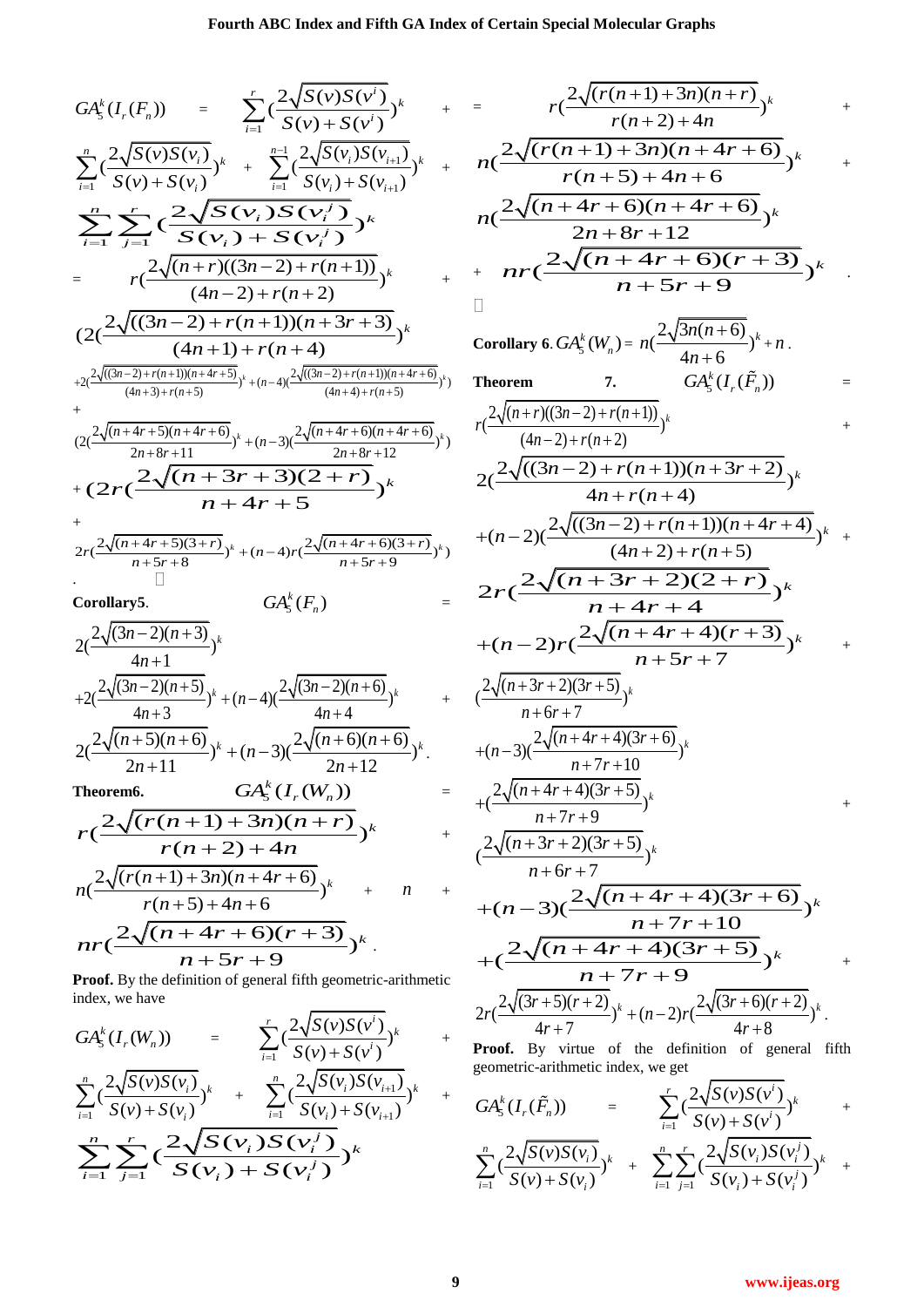**International Journal of Engineering and Applied Sciences (IJEAS)**

$$
\sum_{i=1}^{n-1} \frac{2\sqrt{S(v_i)S(v_{i,i+1})}}{S(v_i)+S(v_{i,i+1})} + \sum_{i=1}^{n-1} \frac{2\sqrt{S(v_{i,i+1})S(v_{i+1})}}{S(v_{i,i+1})} + \sum_{i=1}^{n-1} \frac{r}{S(v_{i,i+1})S(v_{i,i+1})} + \sum_{i=1}^{n-1} \frac{2\sqrt{S(v_{i,i+1})S(v_{i,i+1})}}{S(v_{i,i+1})} - \sum_{i=1}^{n-1} \frac{r}{S(v_{i,i+1})S(v_{i,i+1})} + \sum_{i=1}^{n-1} \frac{2\sqrt{(n+r)((3n-2)+r(n+1))}}{(4n-2)+r(n+2)})^k + \sum_{i=1}^{n-1} \frac{2\sqrt{((3n-2)+r(n+1))(n+3r+2)}}{4n+r(n+4)})^k + (n-2)(\frac{2\sqrt{((3n-2)+r(n+1))(n+4r+4)}}{(4n+2)+r(n+5)})^k + \sum_{i=1}^{n-1} \frac{2\sqrt{(n+3r+2)(2+r)}}{n+4r+4} + (n-2)r(\frac{2\sqrt{(n+4r+4)(r+3)}}{n+5r+7})^k + \sum_{i=1}^{n-1} \frac{2\sqrt{(n+4r+4)(3r+6)}}{n+5r+7} + (n-3)(\frac{2\sqrt{(n+4r+4)(3r+6)}}{n+7r+10})^k + (\frac{2\sqrt{(n+4r+4)(3r+5)}}{n+7r+10})^k + \sum_{i=1}^{n-1} \frac{2\sqrt{(n+4r+4)(3r+6)}}{n+7r+9} + \sum_{i=1}^{n-1} \frac{2\sqrt{(3r+5)(r+2)}}{n+7r+10})^k + \sum_{i=1}^{n-1} \frac{2\sqrt{(3r+5)(r+2)}}{n+7r+9} + \sum_{i=1}^{n-1} \frac{2\sqrt{(3r+5)(r+2)}}{n+7r+9}^k + (2r(\frac{2\sqrt{(3r+6)(r+2)}{n+7})^k})^k + (n-2)r(\frac{2\sqrt{(3r+6)(r+2)}{4r+8})^k} + \sum_{i=1}^{n-1} \frac{
$$

$$
\Box\quad
$$

Corollary7.  
\n
$$
GA_{5}^{k}(\tilde{F}_{n}) =
$$
\n
$$
2\left(\frac{2\sqrt{(3n-2)(n+2)}}{4n}\right)^{k} + (n-2)\left(\frac{2\sqrt{(3n-2)(n+4)}}{4n+2}\right)^{k} + \left(\frac{2\sqrt{5(n+2)}}{n+7}\right)^{k}
$$
\n
$$
+2(n-3)\left(\frac{2\sqrt{6(n+4)}}{n+10}\right)^{k} + 2\left(\frac{2\sqrt{5(n+4)}}{n+9}\right)^{k} + \left(\frac{2\sqrt{5(n+2)}}{n+7}\right)^{k}.
$$

Theorem 8. 
$$
GA_{5}^{k}(I_{r}(\tilde{W}_{n})) =
$$
  
\n
$$
r\left(\frac{2\sqrt{(r(n+1)+3n)(n+r)}}{r(n+2)+4n}\right)^{k} +
$$
  
\n
$$
n\left(\frac{2\sqrt{(r(n+1)+3n)(n+4r+6)}}{r(n+5)+4n+6}\right)^{k} +
$$
  
\n
$$
nr\left(\frac{2\sqrt{(n+4r+6)(r+3)}}{n+5r+9}\right)^{k}
$$

ISSN: 2394-3661, Volume-2, Issue-2, February 2015  
+ 
$$
2n(\frac{2\sqrt{(n+4r+6)(3r+6)}}{n+7r+12})^k
$$
 +  
 $nr(\frac{2\sqrt{(3r+6)(r+2)}}{4r+8})^k$ .

Proof. In view of the definition of general fifth geometric-arithmetic index, we deduce

$$
GA_{s}^{k}(I_{r}(\tilde{W}_{n})) = \sum_{i=1}^{r} \left(\frac{2\sqrt{S(v)S(v^{i})}}{S(v)+S(v^{i})}\right)^{k} + \sum_{i=1}^{n} \sum_{j=1}^{r} \left(\frac{2\sqrt{S(v_{i})S(v^{i})}}{S(v_{i})+S(v^{i})}\right)^{k} + \sum_{i=1}^{n} \sum_{j=1}^{r} \left(\frac{2\sqrt{S(v_{i})S(v^{i})}}{S(v_{i})+S(v^{i})}\right)^{k} + \sum_{i=1}^{n} \sum_{j=1}^{r} \left(\frac{2\sqrt{S(v_{i})S(v_{i})}}{S(v_{i})+S(v_{i})}\right)^{k} + \sum_{i=1}^{n} \frac{2\sqrt{S(v_{i,i+1})S(v_{i+1})}}{S(v_{i,i+1})+S(v_{i+1})}^{k} + \sum_{i=1}^{n} \sum_{j=1}^{r} \left(\frac{2\sqrt{S(v_{i,i+1})S(v^{j})}}{S(v_{i,i+1})+S(v^{j})}\right)^{k} + \sum_{r(n+2)+4n} \frac{2\sqrt{(r(n+1)+3n)(n+r)}}{r(n+2)+4n}^{k} + \frac{r(n+5)+4n+6}{r(n+5)+4n+6}^{k} + \frac{r(n+5)+4n+6}{r(n+5)+4n+6}^{k} + \frac{r(n+5)+4n+6}{r(n+5)+4n+6}^{k} + \frac{r(n+5)+4n+6}{r(n+5)+4n+6}^{k} + \frac{r(n+5)+4n+6}{r(n+5)+4n+6}^{k} + \frac{r(n+5)+4n+6}{r(n+5)+4n+6}^{k} + \frac{r(n+5)+4n+6}{r(n+5)+4n+6}^{k} + \frac{r(n+5)+4n+6}{r(n+5)+4n+6}^{k} + \frac{r(n+5)+4n+6}{r(n+5)+4n+6}^{k} + \frac{r(n+5)+4n+6}{r(n+5)+4n+6}^{k} + \frac{r(n+5)+4n+6}{r(n+5)+4n+6}^{k} + \frac{r(n+5)+4n+6}{r(n+5)+4n+6}^{k} + \frac{r(n+5)+4n+6}{r(n+5)+4n+6}^{k} + \frac{r(n
$$

**Corollary8.**

$$
n(\frac{2\sqrt{3n(n+6)}}{4n+6})^{k}+2n(\frac{2\sqrt{6(n+6)}}{n+12})^{k}.
$$

## IV FIFTH GEOMETRIC-ARITHMETIC INDEX

 $GA_5^k(\tilde{W}_n)$  =

By taking *k*=1 in Theorem 5-8, we get the following conclusions on fifth geometric-arithmetic index. **Theorem9.** 

$$
GA_{5}(I_{r}(F_{n})) = \frac{2r\sqrt{(n+r)((3n-2)+r(n+1))}}{(4n-2)+r(n+2)} + \frac{4\sqrt{((3n-2)+r(n+1))(n+3r+3)}}{(4n+1)+r(n+4)} + \frac{4\sqrt{((3n-2)+r(n+1))(n+4r+5)}}{(4n+3)+r(n+5)} + \frac{2(n-4)\sqrt{((3n-2)+r(n+1))(n+4r+6)}}{(4n+4)+r(n+5)} + \frac{4\sqrt{(n+4r+5)(n+4r+6)}}{2n+8r+11} + \frac{2(n-3)\sqrt{(n+4r+6)(n+4r+6)}}{2n+8r+12} + \frac{2(n-3)\sqrt{(n+4r+6)(n+4r+6)}}{2n+8r+12} + \frac{2(n+3)\sqrt{(n+4r+6)(n+4r+6)}}{2n+8r+12} + \frac{2(n+3)\sqrt{(n+4r+6)(n+4r+6)}}{2n+8r+12} + \frac{2(n+3)\sqrt{(n+4r+6)(n+4r+6)}}{2n+8r+12} + \frac{2(n+3)\sqrt{(n+4r+6)(n+4r+6)}}{2n+8r+12} + \frac{2(n+3)\sqrt{(n+4r+6)(n+4r+6)}}{2n+8r+12} + \frac{2(n+3)\sqrt{(n+4r+6)(n+4r+6)}}{2n+8r+12} + \frac{2(n+3)\sqrt{(n+4r+6)(n+4r+6)}}{2n+8r+12} + \frac{2(n+3)\sqrt{(n+4r+6)(n+4r+6)}}{2n+8r+12}
$$

+

+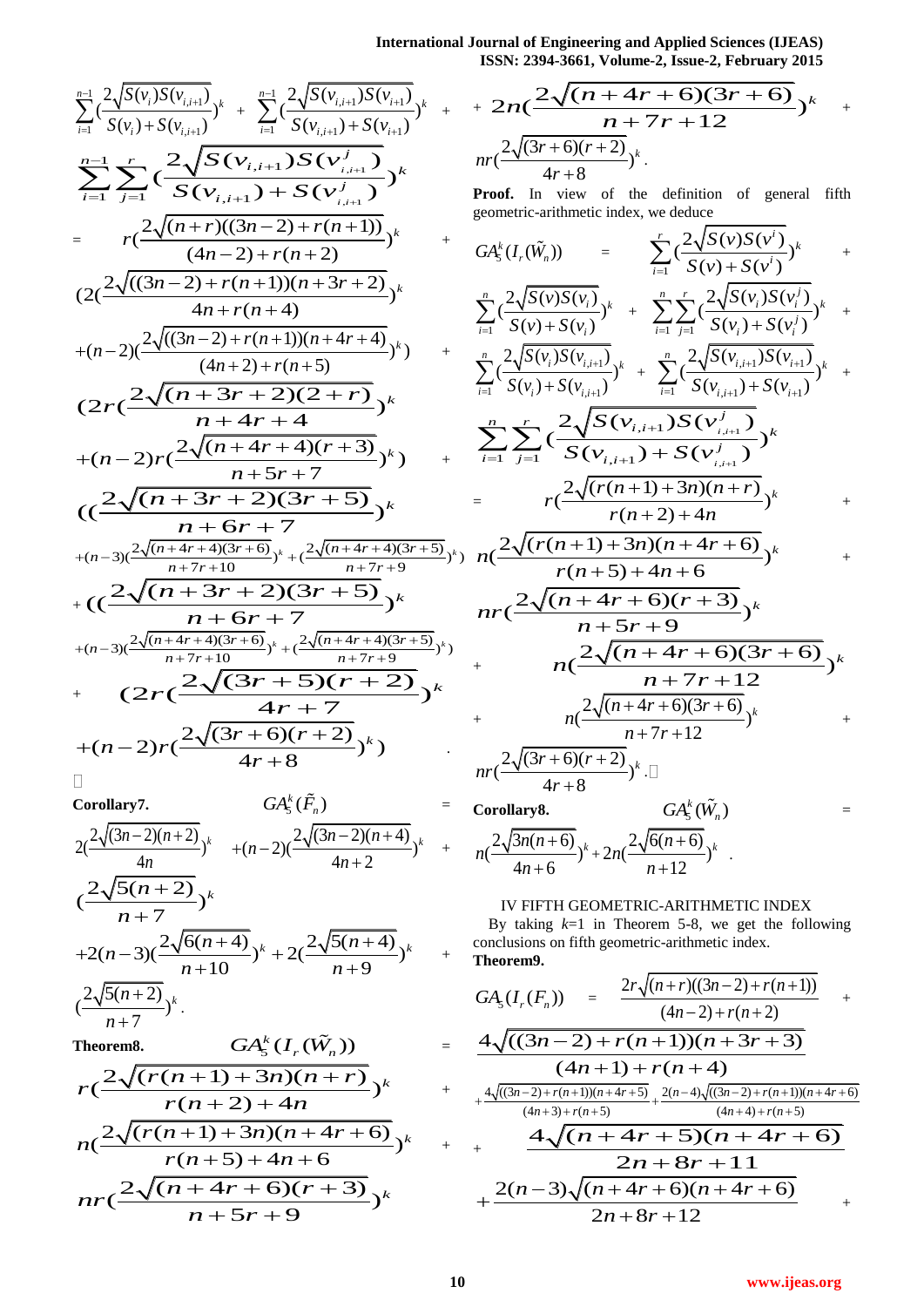$$
\frac{4r\sqrt{(n+3r+3)(2+r)}}{n+4r+5} + \frac{4r\sqrt{(n+4r+5)(3+r)}}{n+5r+8} + \frac{2(n-4)r\sqrt{(n+4r+6)(3+r)}}{n+5r+9}.
$$

**Corollary9**.

$$
GA_{5}(F_{n}) = \frac{4\sqrt{(3n-2)(n+3)}}{4n+1} + \frac{4\sqrt{(3n-2)(n+5)}}{4n+3} + \frac{2(n-4)\sqrt{(3n-2)(n+6)}}{4n+4} + \frac{4\sqrt{(n+5)(n+6)}}{2n+11} + \frac{2(n-3)(n+6)}{2n+12}.
$$

**Theorem 10.** 

$$
GA_{5}(I_{r}(W_{n})) = \frac{2r\sqrt{(r(n+1)+3n)(n+r)}}{r(n+2)+4n} +
$$

$$
\frac{2n\sqrt{(r(n+1)+3n)(n+4r+6)}}{r(n+5)+4n+6} + n +
$$
  

$$
\frac{2nr\sqrt{(n+4r+6)(r+3)}}{2n^2(n+4r+6)(r+3)}
$$

 $4n + 6$ 

$$
\frac{2nr\sqrt{(n+4r+6)(r+3)}}{n+5r+9}.
$$
  
Corollary 10.  $GA_5(W_n) = \frac{2n\sqrt{3n(n+6)}}{4n+6} + n.$ 

**Theorem 11. 11.** 

$$
GA_{5}(I_{r}(\tilde{F}_{n})) = \frac{2r\sqrt{(n+r)((3n-2)+r(n+1))}}{(4n-2)+r(n+2)} + \text{con-} \\
\frac{4\sqrt{((3n-2)+r(n+1))(n+3r+2)}}{4n+r(n+4)} \\
+ \frac{2(n-2)\sqrt{((3n-2)+r(n+1))(n+4r+4)}}{(4n+2)+r(n+5)} + \frac{4r\sqrt{(n+3r+2)(2+r)} + \frac{2(n-2)r\sqrt{(n+4r+4)(r+3)}}{n+5r+7}} + \text{in-} \\
\frac{2\sqrt{(n+3r+2)(2+r)} + \frac{2(n-2)r\sqrt{(n+4r+4)(r+3)}}{n+5r+7}}{n+6r+7} \\
+ \frac{2(n-3)\sqrt{(n+4r+4)(3r+6)}}{n+7r+10} + \frac{2\sqrt{(n+4r+4)(3r+5)}}{n+7r+9}}_{\text{min} + \frac{2(r-3)\sqrt{(n+4r+4)(3r+6)}}{n+7r+10} + \frac{2\sqrt{(n+4r+4)(3r+5)}}{n+7r+9}}_{\text{min} + 7r+10} [3]
$$

$$
\frac{4r\sqrt{(3r+5)(r+2)}}{4r+7} + \frac{2(n-2)r\sqrt{(3r+6)(r+2)}}{4r+8}.
$$

Corollary11. 
$$
GA_{5}(\tilde{F}_{n})
$$

$$
\frac{\sqrt{(3n-2)(n+2)}}{n} + \frac{(n-2)\sqrt{(3n-2)(n+4)}}{2n+1} +
$$

$$
\frac{2\sqrt{5(n+2)}}{n+7} + \frac{2(n-3)\sqrt{6(n+4)}}{n+10} + \frac{2\sqrt{5(n+4)}}{n+9} + \frac{2\sqrt{5(n+2)}}{n+7} + \frac{2(n-3)\sqrt{6(n+4)}}{n+10} + \frac{2\sqrt{5(n+4)}}{n+9} + \frac{2\sqrt{5(n+4)}}{n+9} + \frac{2\sqrt{5(n+4)}}{n+9} + \frac{2n\sqrt{(r(n+1)+3n)(n+r)}}{r(n+2)+4n} + \frac{2n\sqrt{(r(n+1)+3n)(n+4r+6)}}{r(n+5)+4n+6} + \frac{2nr\sqrt{(n+4r+6)(r+3)}}{n+5r+9} + \frac{4n\sqrt{(n+4r+6)(3r+6)}}{n+7r+12} + \frac{2nr\sqrt{(3r+6)(r+2)}}{4r+8} + \frac{2n\sqrt{6(n+6)}}{n+12} + \frac{2n\sqrt{6(n+6)}}{n+12} + \frac{2n\sqrt{6(n+6)}}{n+12} + \frac{2n\sqrt{6(n+6)}}{n+12} + \frac{2n\sqrt{6(n+6)}}{n+12} + \frac{2n\sqrt{6(n+6)}}{n+12} + \frac{2n\sqrt{6(n+6)}}{n+12} + \frac{2n\sqrt{6(n+6)}}{n+12} + \frac{2n\sqrt{6(n+6)}}{n+12} + \frac{2n\sqrt{6(n+6)}}{n+12} + \frac{2n\sqrt{6(n+6)}}{n+12} + \frac{2n\sqrt{6(n+6)}}{n+12} + \frac{2n\sqrt{6(n+6)}}{n+12} + \frac{2n\sqrt{6(n+6)}}{n+12} + \frac{2n\sqrt{6(n+6)}}{n+12} + \frac{2n\sqrt{6(n+6)}}{n+12} + \frac{2n\sqrt{6(n+6)}}{n+12} + \frac{2n\sqrt{6(n+6)}}{n+12} + \frac{2n\sqrt{6(n+6)}}{n+12} + \frac{2n\sqrt{6(n+6)}}{n+12} + \frac{2n\sqrt{6(n+6)}}{n+12} + \frac{2n\sqrt{6(n+6)}}{n+12} + \frac{2n\sqrt{6(n+6)}}{n+12} + \frac
$$

#### V. CONCLUSION

In this paper, we determine the fourth atom bond connectivity index and fifth geometric-arithmetic index of fan molecular graph, wheel molecular graph, gear fan molecular graph, gear wheel molecular graph, and their *r*-corona molecular graphs. Furthermore, the general version of fifth geometric-arithmetic index is discussed.

#### ACKNOWLEDGEMENTS

We thank the reviewers for their constructive comments in improving the quality of this paper. This work was supported in part by NSFC (no. 11401519). We also would like to thank the anonymous referees for providing us with constructive comments and suggestions.

#### **REFERENCES**

- [1] L. Yan, Y. Li, W. Gao, J. S. Li, On the extremal hyper-wiener index of graphs, Journal of Chemical and Pharmaceutical Research, 2014, 6(3): 477-481.
- [2] L. Yan, W. Gao, J. S. Li, General harmonic index and general sum connectivity index of polyomino chains and nanotubes, Journal of Computational and Theoretical Nanoscience, In press.
- [3] W. Gao, L. Liang, Y. Gao, Some results on wiener related index and shultz index of molecular graphs, Energy Education Science and Technology: Part A, 2014, 32(6): 8961-8970.
- [4] W. Gao, L. Liang, Y. Gao, Total eccentricity, adjacent eccentric distance sum and Gutman index of certain special molecular graphs, The BioTechnology: An Indian Journal, 2014, 10(9): 3837-3845.
- [5] W. Gao, L. Shi, Wiener index of gear fan graph and gear wheel graph, Asian Journal of Chemistry, 2014, 26(11): 3397-3400.
- [6] W. Gao, W. F. Wang, Second atom-bond connectivity index of special chemical molecular structures, Journal of Chemistry, Volume 2014, Article ID 906254, 8 pages, http://dx.doi.org/10.1155/2014/906254.
- [7] W. F. Xi, W. Gao, Geometric-arithmetic index and Zagreb indices of certain special molecular graphs, Journal of Advances in Chemistry, 2014, 10(2): 2254-2261.
- [8] W. F. Xi, W. Gao,  $\lambda$  -Modified extremal hyper-Wiener index of

=